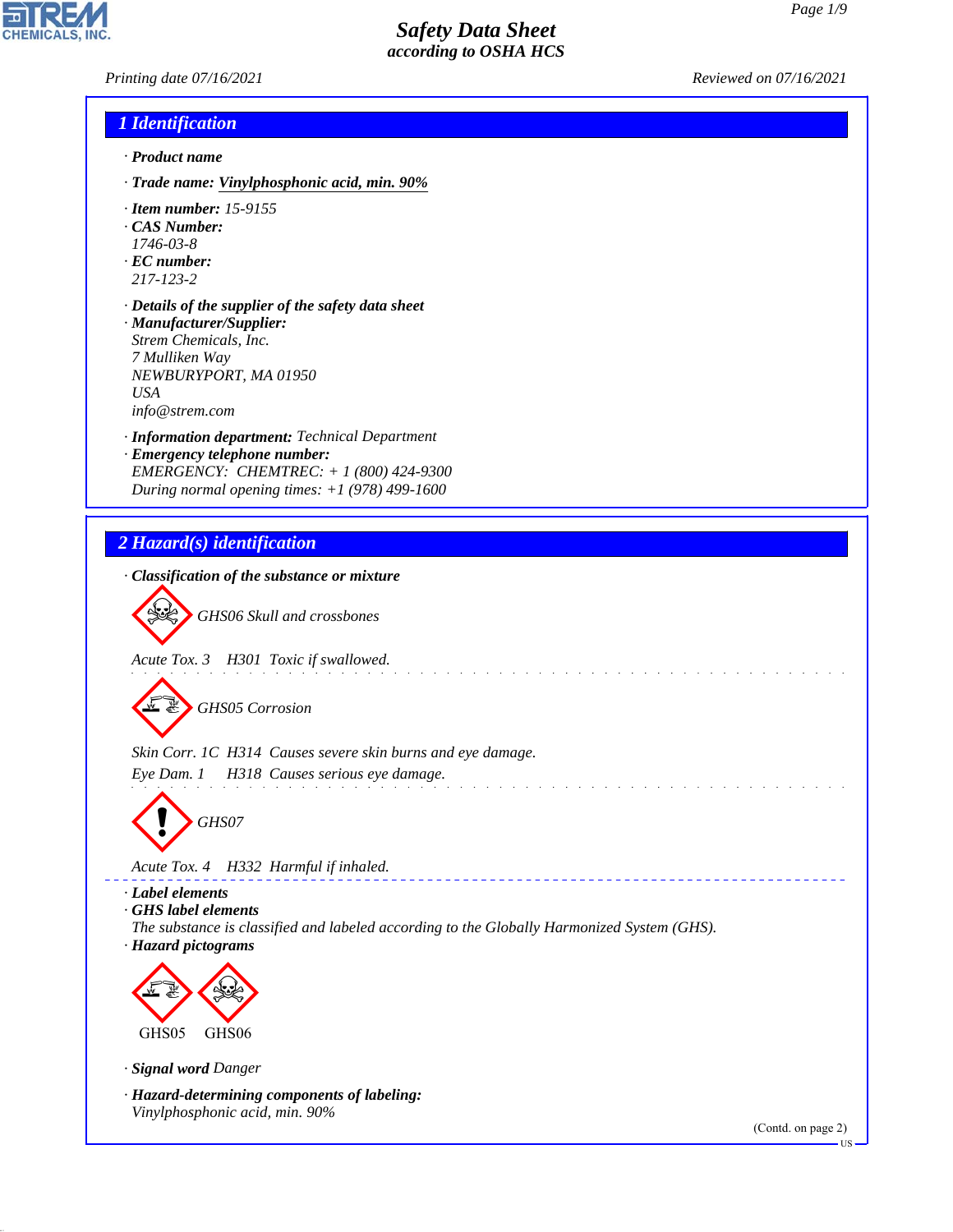**CHEMICALS, INC.** 

*Printing date 07/16/2021 Reviewed on 07/16/2021*

| Trade name: Vinylphosphonic acid, min. 90%                                                                                                                                                                                                                                                                                                 |  |  |
|--------------------------------------------------------------------------------------------------------------------------------------------------------------------------------------------------------------------------------------------------------------------------------------------------------------------------------------------|--|--|
| (Contd. of page 1)                                                                                                                                                                                                                                                                                                                         |  |  |
| · Hazard statements                                                                                                                                                                                                                                                                                                                        |  |  |
| H301 Toxic if swallowed.                                                                                                                                                                                                                                                                                                                   |  |  |
| H332 Harmful if inhaled.                                                                                                                                                                                                                                                                                                                   |  |  |
| H314 Causes severe skin burns and eye damage.                                                                                                                                                                                                                                                                                              |  |  |
| · Precautionary statements                                                                                                                                                                                                                                                                                                                 |  |  |
| P <sub>231</sub><br>Handle under inert gas.                                                                                                                                                                                                                                                                                                |  |  |
| P303+P361+P353 If on skin (or hair): Take off immediately all contaminated clothing. Rinse skin with water/<br>shower.                                                                                                                                                                                                                     |  |  |
| P305+P351+P338 If in eyes: Rinse cautiously with water for several minutes. Remove contact lenses, if present<br>and easy to do. Continue rinsing.                                                                                                                                                                                         |  |  |
| Store in a well-ventilated place. Keep container tightly closed.<br>$P403 + P233$                                                                                                                                                                                                                                                          |  |  |
| P422<br>Store contents under inert gas.                                                                                                                                                                                                                                                                                                    |  |  |
| <i>P501</i><br>Dispose of contents/container in accordance with local/regional/national/international<br>regulations.                                                                                                                                                                                                                      |  |  |
| · Classification system:                                                                                                                                                                                                                                                                                                                   |  |  |
| $\cdot$ NFPA ratings (scale $0 - 4$ )                                                                                                                                                                                                                                                                                                      |  |  |
| $Fire = 0$<br>$Reactivity = 0$<br>· HMIS-ratings (scale 0 - 4)<br><b>HEALTH</b><br>$\vert 4 \vert \vert$<br>$Health = 4$<br><b>FIRE</b><br> 0 <br>$Fire = 0$<br>$Reactivity = 0$<br>REACTIVITY <sup>0</sup><br>⋅ Other hazards<br>· Results of PBT and vPvB assessment<br>· <b>PBT</b> : Not applicable.<br>$\cdot v$ PvB: Not applicable. |  |  |
| <b>3 Composition/information on ingredients</b>                                                                                                                                                                                                                                                                                            |  |  |
| · Chemical characterization: Substances<br>· CAS No. Description<br>1746-03-8 Vinylphosphonic acid, min. 90%<br>$\cdot$ Identification number(s)<br>$\cdot$ EC number: 217-123-2                                                                                                                                                           |  |  |
| <b>4 First-aid measures</b>                                                                                                                                                                                                                                                                                                                |  |  |

- *· Description of first aid measures*
- *· General information:*
- *Immediately remove any clothing soiled by the product.*

*Symptoms of poisoning may even occur after several hours; therefore medical observation for at least 48 hours after the accident.*

*In case of irregular breathing or respiratory arrest provide artificial respiration.*

*· After inhalation:*

44.1.1

*Supply fresh air. If required, provide artificial respiration. Keep patient warm. Consult doctor if symptoms persist.*

*In case of unconsciousness place patient stably in side position for transportation.*

*· After skin contact: Immediately wash with water and soap and rinse thoroughly.*

(Contd. on page 3)

US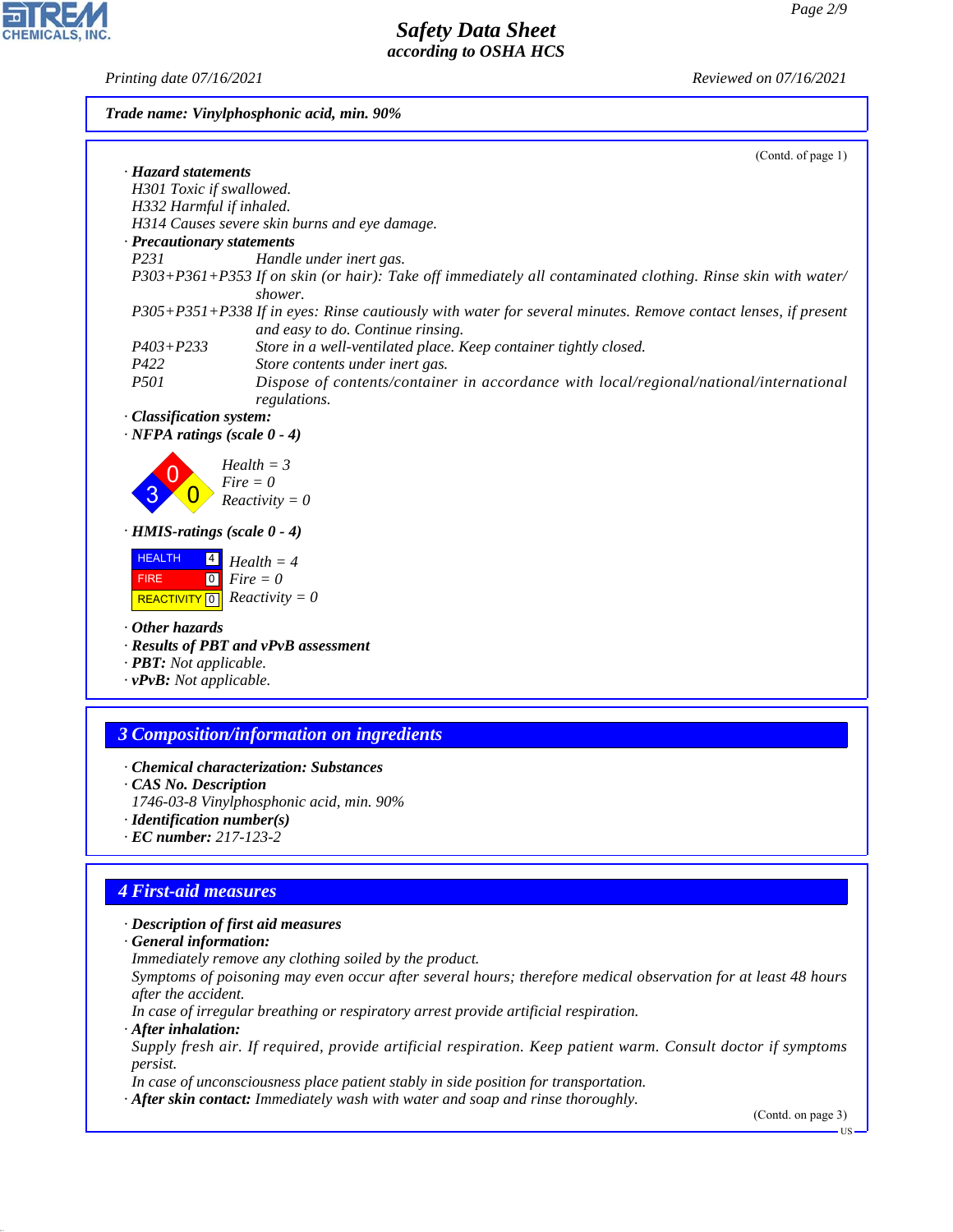*Printing date 07/16/2021 Reviewed on 07/16/2021*

*Trade name: Vinylphosphonic acid, min. 90%*

(Contd. of page 2)

- *· After eye contact: Rinse opened eye for several minutes under running water. Then consult a doctor.*
- *· After swallowing: Do not induce vomiting; immediately call for medical help.*
- *· Information for doctor:*
- *· Most important symptoms and effects, both acute and delayed No further relevant information available.*
- *· Indication of any immediate medical attention and special treatment needed*
- *No further relevant information available.*

### *5 Fire-fighting measures*

- *· Extinguishing media*
- *· Suitable extinguishing agents: Use fire fighting measures that suit the environment.*
- *· Special hazards arising from the substance or mixture*
- *During heating or in case of fire poisonous gases are produced.*
- *· Advice for firefighters*
- *· Protective equipment: Mouth respiratory protective device.*

#### *6 Accidental release measures*

- *· Personal precautions, protective equipment and emergency procedures Mount respiratory protective device.*
- *Wear protective equipment. Keep unprotected persons away.*
- *· Environmental precautions: No special measures required.*
- *· Methods and material for containment and cleaning up:*
- *Absorb with liquid-binding material (sand, diatomite, acid binders, universal binders, sawdust). Use neutralizing agent.*

*Dispose contaminated material as waste according to item 13.*

*Ensure adequate ventilation.*

#### *· Reference to other sections*

*See Section 7 for information on safe handling.*

*See Section 8 for information on personal protection equipment.*

- *See Section 13 for disposal information.*
- *· Protective Action Criteria for Chemicals*

*· PAC-1:*

*Substance is not listed.*

*· PAC-2:*

*Substance is not listed.*

*· PAC-3:*

44.1.1

*Substance is not listed.*

## *7 Handling and storage*

- *· Handling: Handle under inert gas.*
- *· Precautions for safe handling Ensure good ventilation/exhaustion at the workplace. Open and handle receptacle with care. Prevent formation of aerosols.*
- *· Information about protection against explosions and fires: Keep respiratory protective device available.*
- *· Conditions for safe storage, including any incompatibilities*
- *· Storage: Store contents under inert gas.*

(Contd. on page 4)



US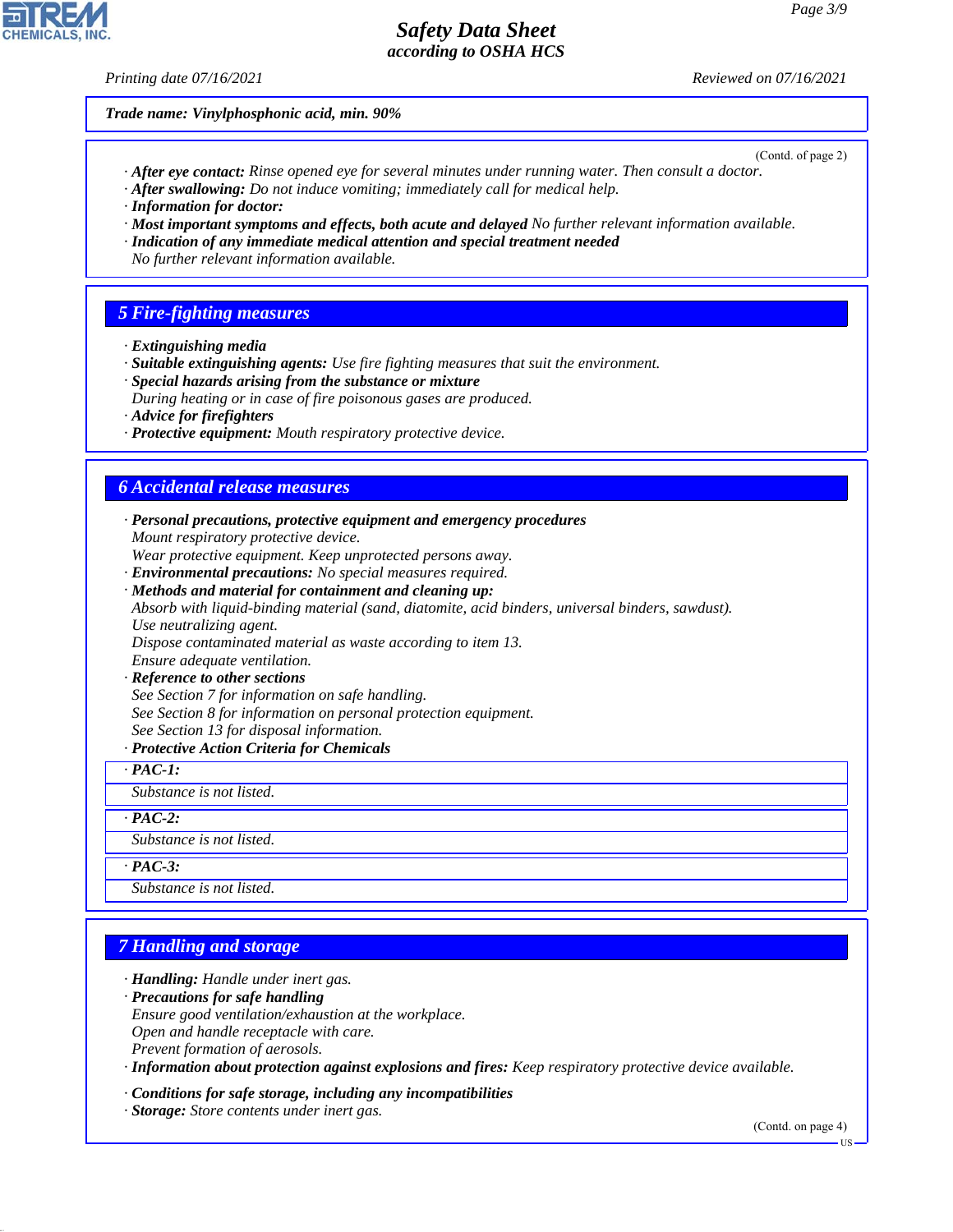*Printing date 07/16/2021 Reviewed on 07/16/2021*

(Contd. of page 3)

*Trade name: Vinylphosphonic acid, min. 90%*

- *· Requirements to be met by storerooms and receptacles: No special requirements.*
- *· Information about storage in one common storage facility: Not required.*
- *· Further information about storage conditions: Keep receptacle tightly sealed.*
- *· Specific end use(s) No further relevant information available.*

#### *8 Exposure controls/personal protection*

- *· Additional information about design of technical systems: No further data; see item 7.*
- *· Control parameters*
- *· Components with limit values that require monitoring at the workplace: Not required.*
- *· Additional information: The lists that were valid during the creation were used as basis.*
- *· Exposure controls*
- *· Personal protective equipment: Wear protective clothing*
- *· General protective and hygienic measures: Keep away from foodstuffs, beverages and feed. Immediately remove all soiled and contaminated clothing.*
- *Wash hands before breaks and at the end of work.*
- *Avoid contact with the eyes.*

*Avoid contact with the eyes and skin.*

- *· Breathing equipment: A NIOSH approved respirator in accordance with 29 CFR 1910.134.*
- *· Protection of hands:*



\_S*Protective gloves*

*The glove material has to be impermeable and resistant to the product/ the substance/ the preparation. Due to missing tests no recommendation to the glove material can be given for the product/ the preparation/ the chemical mixture.*

*Selection of the glove material on consideration of the penetration times, rates of diffusion and the degradation · Material of gloves*

*The selection of the suitable gloves does not only depend on the material, but also on further marks of quality and varies from manufacturer to manufacturer.*

*· Penetration time of glove material*

*The exact break through time has to be found out by the manufacturer of the protective gloves and has to be observed.*

*· Eye protection:*



\_R*Tightly sealed goggles*

## *9 Physical and chemical properties*

- *· Information on basic physical and chemical properties*
- *· General Information*
- *· Appearance:*
- *Form: Liquid*

44.1.1

- 
- *Color: Light yellow · Odor: Odorless*

(Contd. on page 5)

US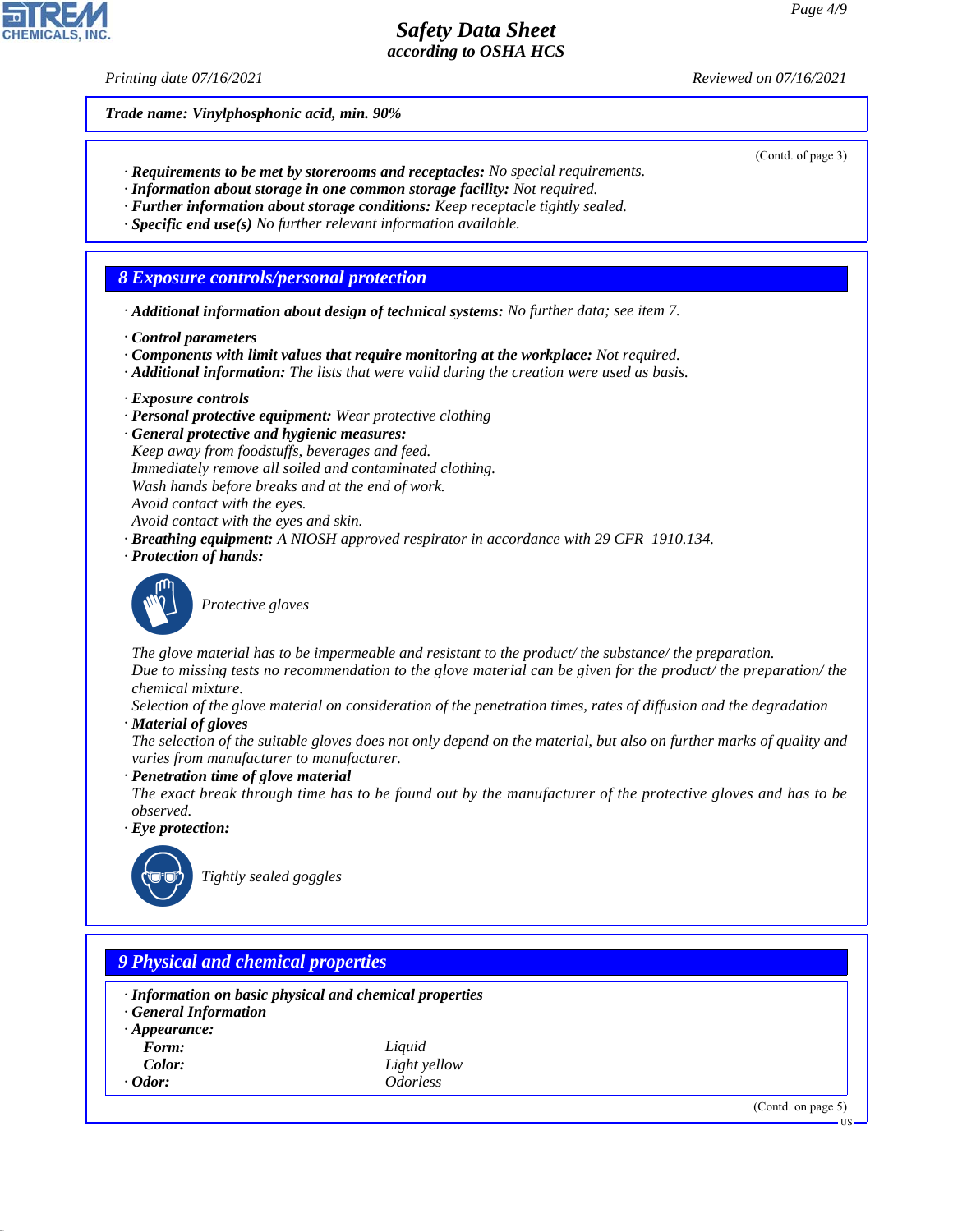$\overline{\phantom{a}}$ 

**CHEMICALS, INC.** 

*Printing date 07/16/2021 Reviewed on 07/16/2021*

|  | Trade name: Vinylphosphonic acid, min. 90% |  |
|--|--------------------------------------------|--|
|--|--------------------------------------------|--|

|                                                            | (Contd. of page 4)                            |  |
|------------------------------------------------------------|-----------------------------------------------|--|
| · Odor threshold:                                          | Not determined.                               |  |
| $\cdot$ pH-value:                                          | Not determined.                               |  |
| Change in condition                                        |                                               |  |
| <b>Melting point/Melting range:</b>                        | 36 °C (97 °F)                                 |  |
| <b>Boiling point/Boiling range:</b>                        | Undetermined.                                 |  |
| · Flash point:                                             | Not applicable.                               |  |
| · Flammability (solid, gaseous):                           | Not determined.                               |  |
| · Ignition temperature:                                    |                                               |  |
| <b>Decomposition temperature:</b>                          | Not determined.                               |  |
| · Auto igniting:                                           | Not determined.                               |  |
| · Danger of explosion:                                     | Product does not present an explosion hazard. |  |
| · Explosion limits:                                        |                                               |  |
| Lower:                                                     | Not determined.                               |  |
| <b>Upper:</b>                                              | Not determined.                               |  |
| · Vapor pressure:                                          | Not determined.                               |  |
| $\cdot$ Density at 20 $\cdot$ C (68 $\cdot$ F):            | 1.37 g/cm <sup>3</sup> (11.43265 lbs/gal)     |  |
| · Relative density                                         | Not determined.                               |  |
| · Vapor density                                            | Not determined.                               |  |
| $\cdot$ Evaporation rate                                   | Not determined.                               |  |
| · Solubility in / Miscibility with                         |                                               |  |
| Water:                                                     | Not miscible or difficult to mix.             |  |
| · Partition coefficient (n-octanol/water): Not determined. |                                               |  |
| · Viscosity:                                               |                                               |  |
| Dynamic:                                                   | Not determined.                               |  |
| Kinematic:                                                 | Not determined.                               |  |
| · Solvent content:                                         |                                               |  |
| Organic solvents:                                          | $0.0\%$                                       |  |
| <b>VOC</b> content:                                        | 0.0 g/l / 0.00 lb/gl                          |  |
| $·$ Other information                                      | No further relevant information available.    |  |

# *10 Stability and reactivity*

*· Reactivity No further relevant information available.*

*· Chemical stability*

44.1.1

- *· Thermal decomposition / conditions to be avoided: No decomposition if used according to specifications.*
- *· Possibility of hazardous reactions No dangerous reactions known.*
- *· Conditions to avoid No further relevant information available.*
- *· Incompatible materials: No further relevant information available.*
- *· Hazardous decomposition products: No dangerous decomposition products known.*

(Contd. on page 6)

**US**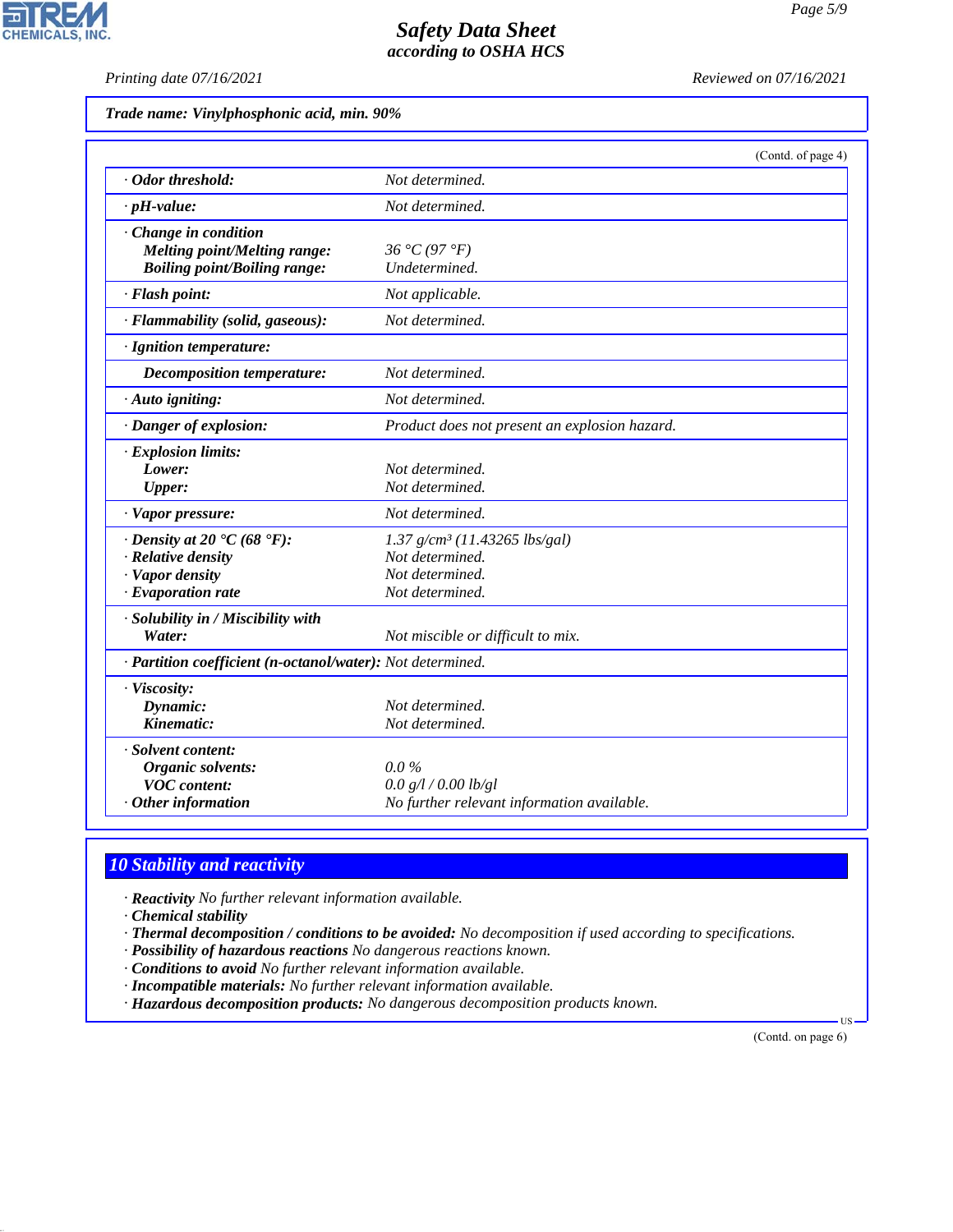*Printing date 07/16/2021 Reviewed on 07/16/2021*

*Trade name: Vinylphosphonic acid, min. 90%*

(Contd. of page 5)

#### *11 Toxicological information*

- *· Information on toxicological effects*
- *· Acute toxicity:*
- *· Primary irritant effect:*
- *· on the skin: No irritant effect.*
- *· on the eye: Strong irritant with the danger of severe eye injury.*
- *· Sensitization: No sensitizing effects known.*
- *· Additional toxicological information:*

*· Carcinogenic categories*

*· IARC (International Agency for Research on Cancer)*

*Substance is not listed.*

*· NTP (National Toxicology Program)*

*Substance is not listed.*

*· OSHA-Ca (Occupational Safety & Health Administration)*

*Substance is not listed.*

### *12 Ecological information*

*· Toxicity*

- *· Aquatic toxicity: No further relevant information available.*
- *· Persistence and degradability No further relevant information available.*
- *· Behavior in environmental systems:*
- *· Bioaccumulative potential No further relevant information available.*
- *· Mobility in soil No further relevant information available.*
- *· Additional ecological information:*
- *· General notes: Must not reach bodies of water or drainage ditch undiluted or unneutralized.*
- *· Results of PBT and vPvB assessment*
- *· PBT: Not applicable.*
- *· vPvB: Not applicable.*
- *· Other adverse effects No further relevant information available.*

#### *13 Disposal considerations*

*· Waste treatment methods*

*· Recommendation:*

44.1.1

*Must not be disposed of together with household garbage. Do not allow product to reach sewage system.*

*· Uncleaned packagings:*

*· Recommendation: Disposal must be made according to official regulations.*

| <b>14 Transport information</b>  |                                           |  |
|----------------------------------|-------------------------------------------|--|
| · UN-Number<br>· DOT, IMDG, IATA | <i>UN3265</i>                             |  |
| $\cdot$ UN proper shipping name  |                                           |  |
| $\cdot$ DOT                      | Corrosive liquid, acidic, organic, n.o.s. |  |

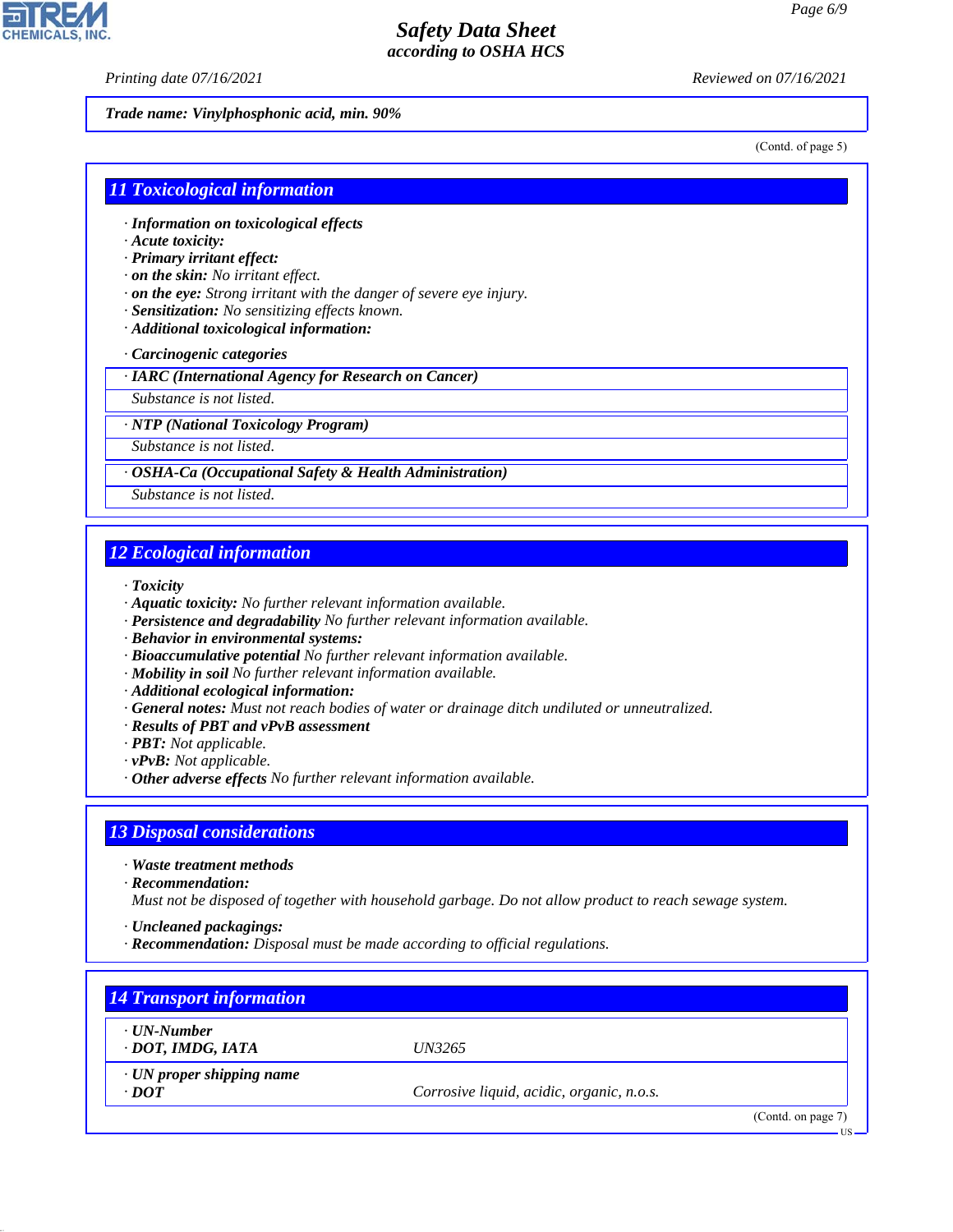CHEMICALS, INC.

*Printing date 07/16/2021 Reviewed on 07/16/2021*

*Trade name: Vinylphosphonic acid, min. 90%*

|                                            | (Contd. of page 6)                                        |
|--------------------------------------------|-----------------------------------------------------------|
| · IMDG, IATA                               | CORROSIVE LIQUID, ACIDIC, ORGANIC, N.O.S.                 |
| · Transport hazard class(es)               |                                                           |
| $\cdot$ DOT                                |                                                           |
|                                            |                                                           |
|                                            |                                                           |
|                                            |                                                           |
| · Class                                    |                                                           |
| · Label                                    | 8 Corrosive substances<br>8                               |
|                                            |                                                           |
| · IMDG, IATA                               |                                                           |
|                                            |                                                           |
|                                            |                                                           |
|                                            |                                                           |
| · Class                                    | 8 Corrosive substances                                    |
| · Label                                    | 8                                                         |
| · Packing group                            |                                                           |
| · DOT, IMDG, IATA                          | III                                                       |
| · Environmental hazards:                   |                                                           |
| · Marine pollutant:                        | N <sub>o</sub>                                            |
| · Special precautions for user             | Warning: Corrosive substances                             |
| · EMS Number:<br>· Segregation groups      | $F-A, S-B$<br>Acids                                       |
| · Stowage Category                         | A                                                         |
| · Stowage Code                             | SW2 Clear of living quarters.                             |
| Transport in bulk according to Annex II of |                                                           |
| <b>MARPOL73/78 and the IBC Code</b>        | Not applicable.                                           |
| · Transport/Additional information:        |                                                           |
|                                            |                                                           |
| $\cdot$ DOT<br>· Quantity limitations      | On passenger aircraft/rail: 5 L                           |
|                                            | On cargo aircraft only: 60 L                              |
| $\cdot$ IMDG                               |                                                           |
| $\cdot$ Limited quantities (LQ)            | 5L                                                        |
| $\cdot$ Excepted quantities (EQ)           | Code: E1                                                  |
|                                            | Maximum net quantity per inner packaging: 30 ml           |
|                                            | Maximum net quantity per outer packaging: 1000 ml         |
| · UN "Model Regulation":                   | UN 3265 CORROSIVE LIQUID, ACIDIC, ORGANIC, N.O.S., 8, III |

# *15 Regulatory information*

*· Safety, health and environmental regulations/legislation specific for the substance or mixture*

*· Sara*

44.1.1

*· Section 355 (extremely hazardous substances):*

*Substance is not listed.*

(Contd. on page 8)

US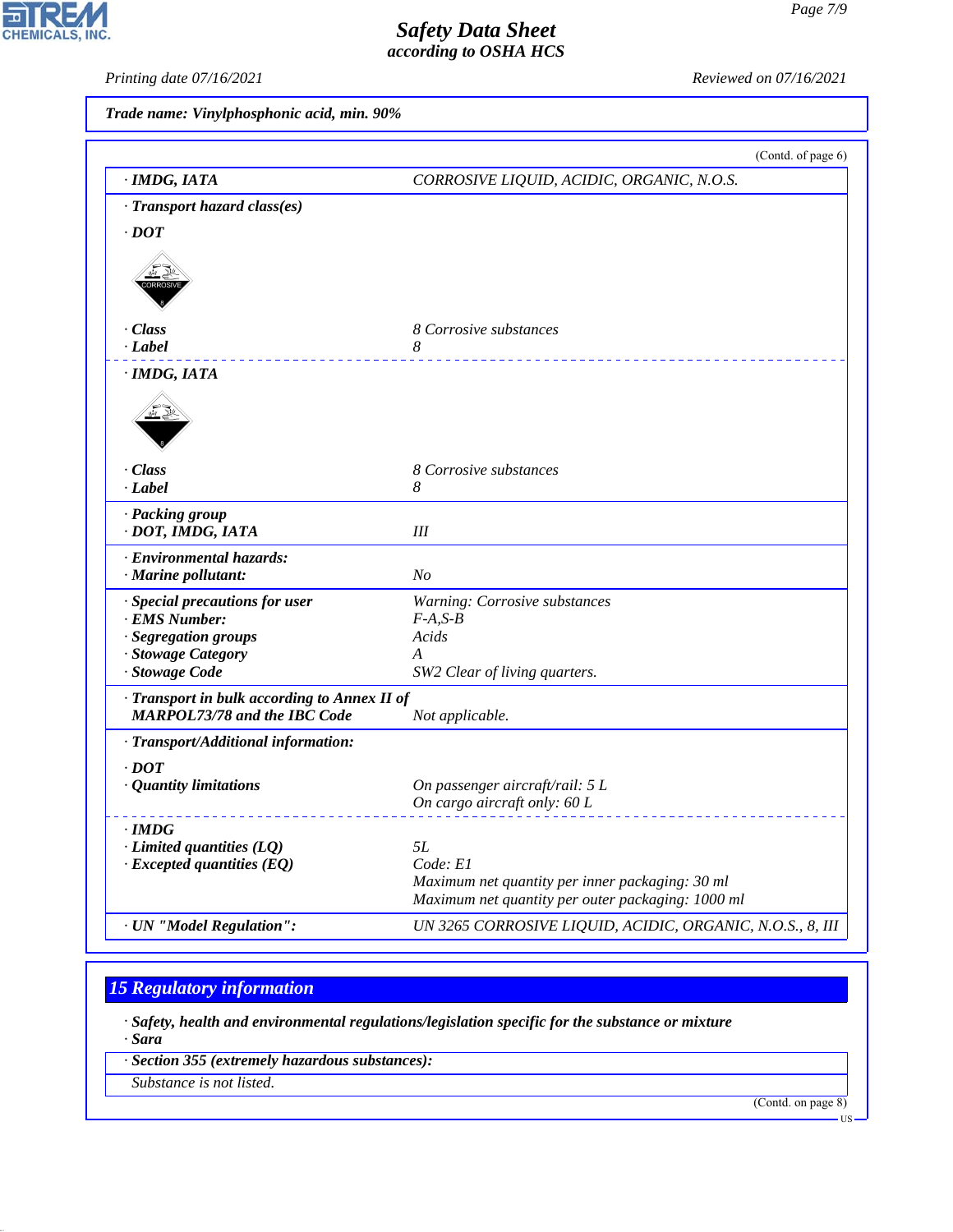**CHEMICALS, INC.** 

*Printing date 07/16/2021 Reviewed on 07/16/2021*

*Trade name: Vinylphosphonic acid, min. 90%*

| (Contd. of page 7) |  |
|--------------------|--|
|                    |  |

| · Section 313 (Specific toxic chemical listings): |  |
|---------------------------------------------------|--|
| Substance is not listed.                          |  |

*· TSCA (Toxic Substances Control Act):*

*Substance is listed.*

*· Proposition 65*

*· Chemicals known to cause cancer:*

*Substance is not listed.*

*· Chemicals known to cause reproductive toxicity for females:*

*Substance is not listed.*

*· Chemicals known to cause reproductive toxicity for males:*

*Substance is not listed.*

*· Chemicals known to cause developmental toxicity:*

*Substance is not listed.*

*· Carcinogenic categories*

*· EPA (Environmental Protection Agency)*

*Substance is not listed.*

*· TLV (Threshold Limit Value established by ACGIH)*

*Substance is not listed.*

*· NIOSH-Ca (National Institute for Occupational Safety and Health)*

*Substance is not listed.*

*· GHS label elements*

*The substance is classified and labeled according to the Globally Harmonized System (GHS).*

*· Hazard pictograms*



*· Signal word Danger*

44.1.1

|                                | · Hazard-determining components of labeling:                                                                                                       |
|--------------------------------|----------------------------------------------------------------------------------------------------------------------------------------------------|
| Vinylphosphonic acid, min. 90% |                                                                                                                                                    |
| · Hazard statements            |                                                                                                                                                    |
| H301 Toxic if swallowed.       |                                                                                                                                                    |
| H332 Harmful if inhaled.       |                                                                                                                                                    |
|                                | H314 Causes severe skin burns and eye damage.                                                                                                      |
| · Precautionary statements     |                                                                                                                                                    |
| <i>P231</i>                    | Handle under inert gas.                                                                                                                            |
|                                | $P303+P361+P353$ If on skin (or hair): Take off immediately all contaminated clothing. Rinse skin with water/                                      |
|                                | shower.                                                                                                                                            |
|                                | P305+P351+P338 If in eyes: Rinse cautiously with water for several minutes. Remove contact lenses, if present<br>and easy to do. Continue rinsing. |
| $P403 + P233$                  | Store in a well-ventilated place. Keep container tightly closed.                                                                                   |
| P422                           | Store contents under inert gas.                                                                                                                    |
| <i>P501</i>                    | Dispose of contents/container in accordance with local/regional/national/international<br>regulations.                                             |
|                                | (Contd. on page 9)                                                                                                                                 |